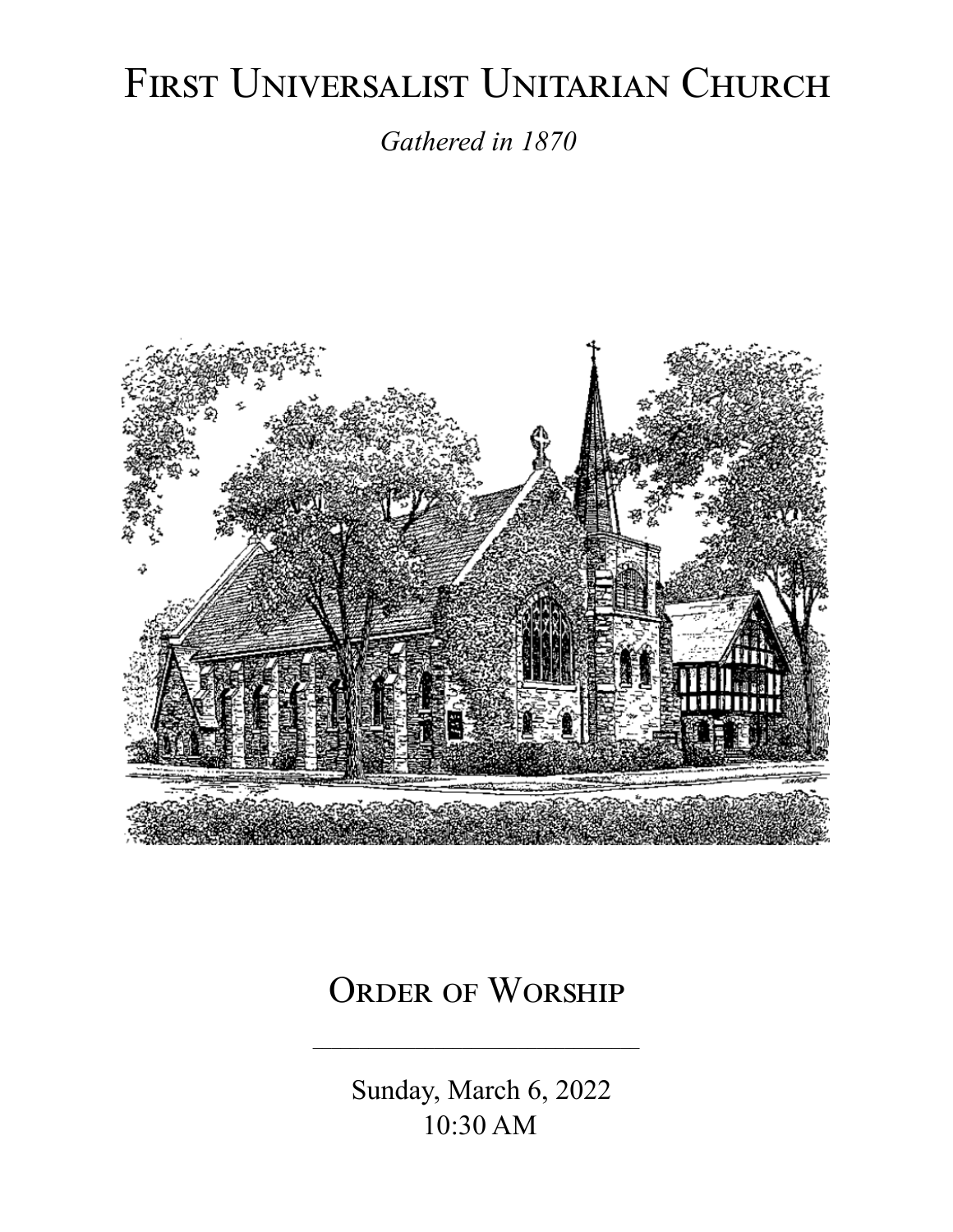# Order of Worship

#### **BELLCHIME**

#### **PRELUDE**

"Rondeau" *J.S. Bach*

WELCOME AND ANNOUNCEMENTS

#### LIGHTING OF THE CHALICE

**We light this chalice for the light of truth, the warmth of love, and the fire of commitment. We light this symbol of our faith as we gather together.**

\*Opening Hymn No. 361 "Enter, Rejoice, and Come In"

\*Affirmation

**Love is the doctrine of this church: The quest of truth is its sacrament, And service is its prayer. To dwell together in peace, To seek knowledge in freedom, To serve human need, To the end that all souls shall grow into harmony with the Divine— Thus do we covenant with each other.**

\*Doxology

**From all that dwell below the skies Let songs of hope and faith arise; Let peace, good will on earth be sung Through every land, by every tongue.**

Story for All Ages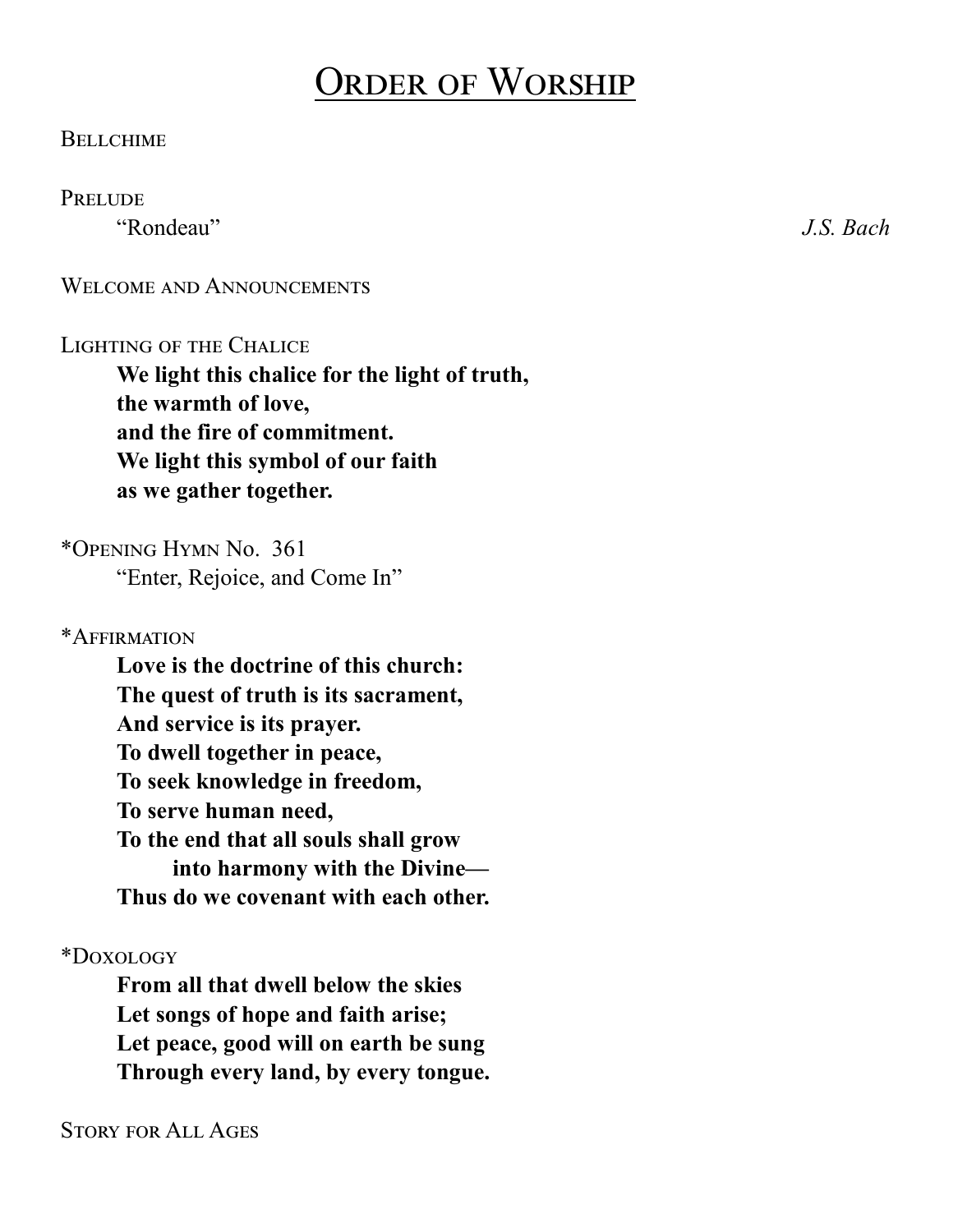Children's Song *Juliana Nord* **May peace surround you, May love surround you, As you go, as you go, As you go on your way.** (Repeat)

**OFFERTORY** 

Prayer and Silent Meditation

Prayer Hymn No. 1031 *(sung by the congregation, seated)* "Filled with Loving Kindness"

**READING** 

Music Meditation

**SERMON** 

Closing Hymn *(in the Program Notes)* "Let There Be Peace on Earth"

**BENEDICTION** 

**POSTLUDE** "Badinerie" *J.S. Bach*

"The Quiet Heart" *Thomas Keesecker*

"Falling Gently" *Kathleen M. Basi*